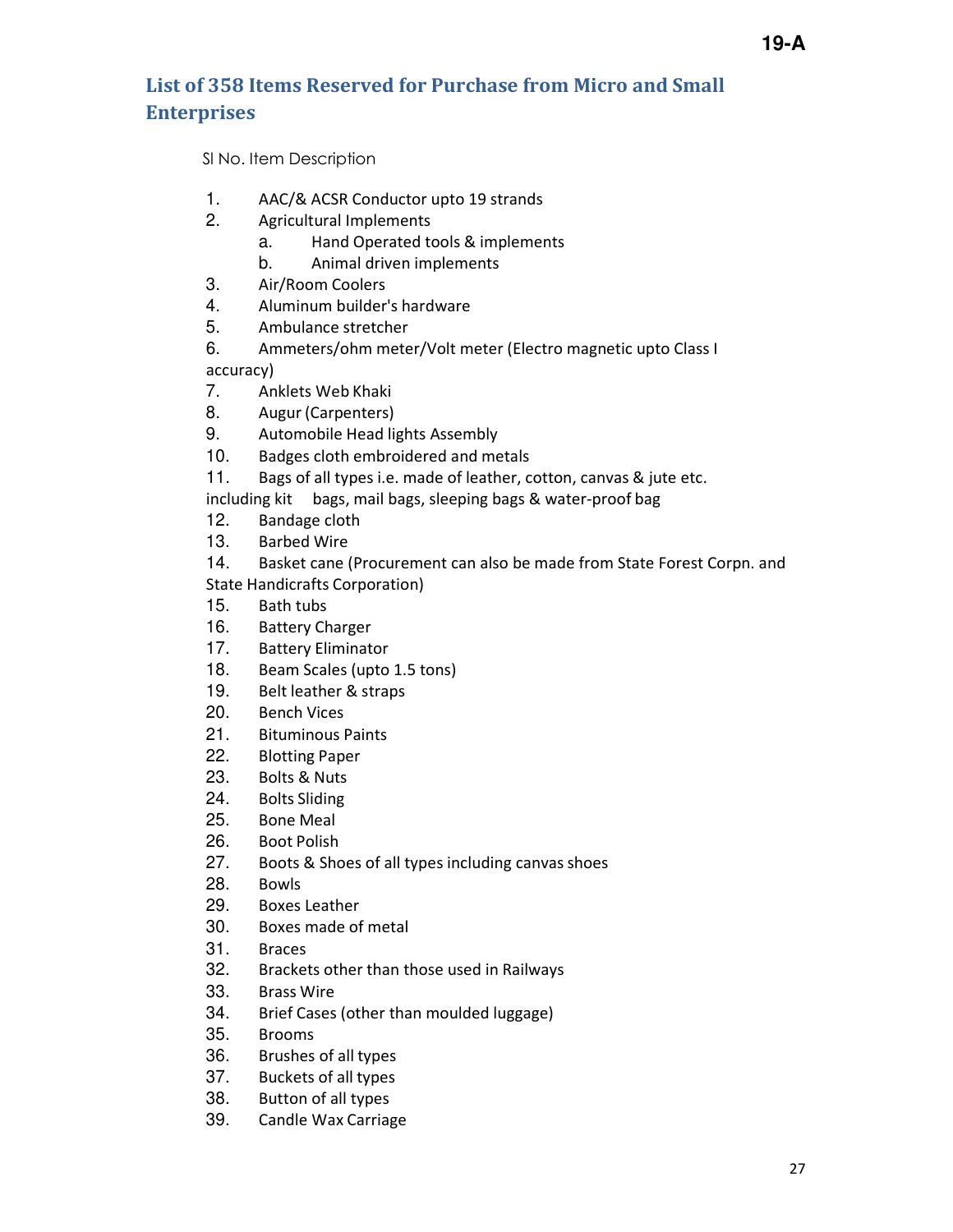19-B

- 40. Cane Valves/stock valves (for water fittings only)
- 41. Cans metallic (for milk & measuring)
- 42. Canvas Products :
	- a. Water Proof Deliver, Bags to spec. No. IS 1422/70
	- b. Bonnet Covers & Radiators Muff. to spec. Drg. Lv 7/NSN/IA/130295
- 43. Capes Cotton & Woollen
- 44. Capes Waterproof
- 45. Castor Oil
- 46. Ceiling roses upto 15 amps
- 47. Centrifugal steel plate blowers
- 48. Centrifugal Pumps suction & delivery 150 mm. x 150 mm
- 49. Chaff Cutter Blade
- 50. Chains lashing
- 51. Chappals and sandals
- 52. Chamois Leather
- 53. Chokes for light fitting
- 54. Chrome Tanned leather (Semi-finished Buffalo & Cow)
- 55. Circlips
- 56. Claw Bars and Wires
- 57. Cleaning Powder
- 58. Clinical Thermometers
- 59. Cloth Covers
- 60. Cloth Jaconet
- 61. Cloth Sponge
- 62. Coir fibre and Coir yarn
- 63. Coir mattress cushions and matting
- 64. Coir Rope hawserlaid
- 65. Community Radio Receivers
- 66. Conduit pipes
- 67. Copper nail
- 68. Copper Napthenate
- 69. Copper sulphate
- 70. Cord Twine Maker
- 71. Cordage Others
- 72. Corrugated Paper Board & Boxes
- 73. Cotton Absorbent
- 74. Cotton Belts
- 75. Cotton Carriers
- 76. Cotton Cases
- 77. Cotton Cord Twine
- 78. Cotton Hosiery
- 79. Cotton Packs
- 80. Cotton Pouches
- 81. Cotton Ropes
- 82. Cotton Singlets
- 83. Cotton Sling
- 84. Cotton Straps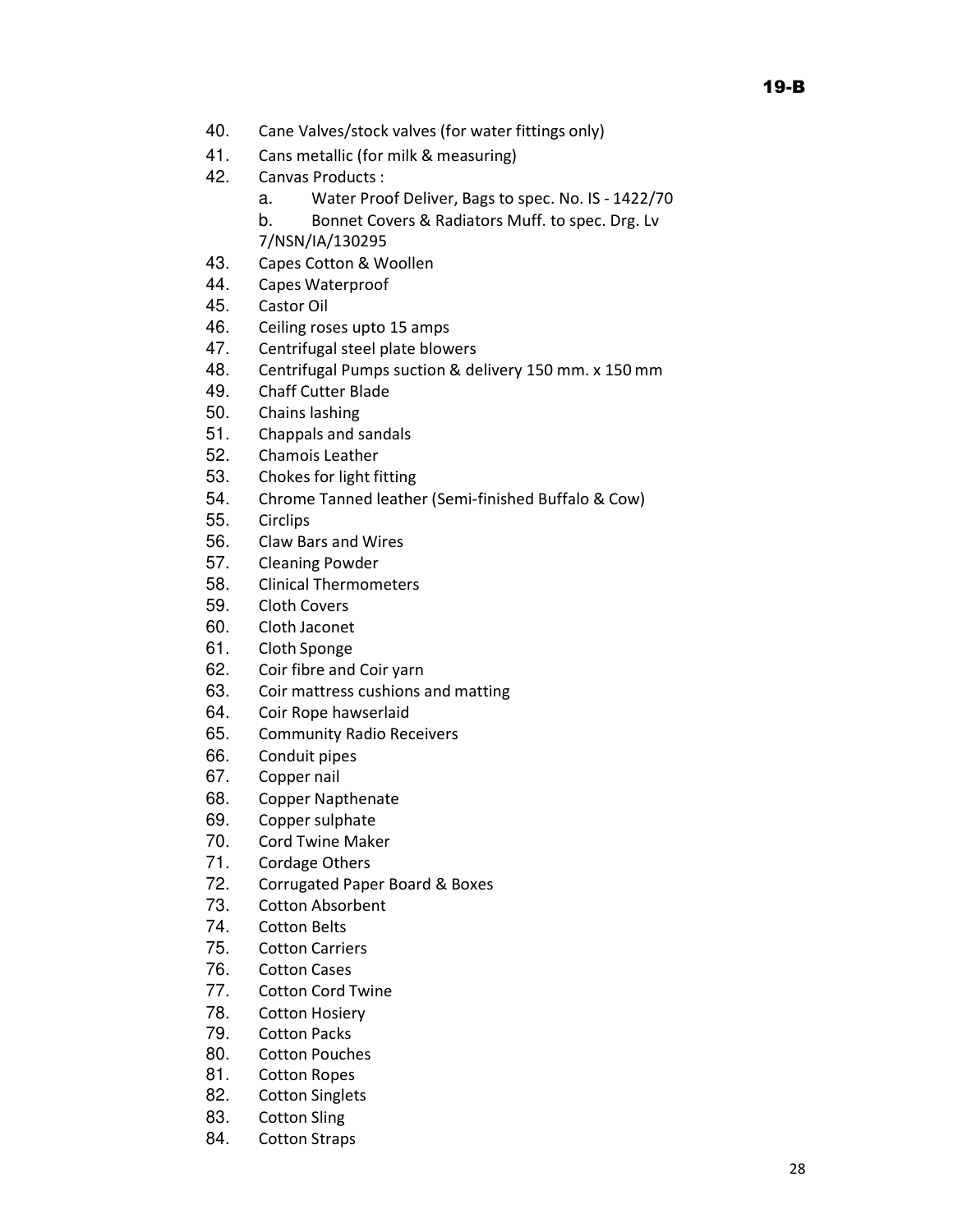- 85. Cotton tapes and laces
- 86. Cotton Wool (Non absorbent)
- 87. Crates Wooden & plastic
- 88. (a) Crucibles upto No. 200
	- (b) Crucibles Graphite upto No. 500
	- (c) Other Crucibles upto 30 kgs.
- 89. Cumblies & blankets
- 90. Curtains mosquito
- 91. Cutters
- 92. Dibutyl phthalate
- 93. Diesel engines upto 15 H.P
- 94. Dimethyl Phthalate
- 95. Disinfectant Fluids
- 96. Distribution Board upto 15 amps
- 97. Domestic Electric appliances as per BIS Specifications :-

- Toaster Electric, Elect. Iron, Hot Plates, Elect. Mixer, Grinders Room heaters & convectors and ovens

98. Domestic (House Wiring) P.V.C. Cables and Wires (Aluminum)

Conforming to the prescribed BIS Specifications and upto 10.00 mm sq. nominal cross section

- 99. Drawing & Mathematical Instruments
- 100. Drums & Barrels
- 101. Dust Bins
- 102. Dust Shield leather
- 103. Dusters Cotton all types except the items required in Khadi
- 104. Dyes :
	- a. Azo Dyes (Direct & Acid)
	- b. Basic Dyes
- 105. Electric Call bells/buzzers/door bells
- 106. Electric Soldering Iron
- 107. Electric Transmission Line Hardware items like steel cross bars, cross arms

clamps arching horn, brackets, etc

- 108. Electronic door bell
- 109. Emergency Light (Rechargeable type)
- 110. Enamel Wares & Enamel Utensils
- 111. Equipment camouflage Bamboo support
- 112. Exhaust Muffler
- 113. Expanded Metal
- 114. Eyelets
- 115. Film Polythene including wide width film
- 116. Film spools & cans
- 117. Fire Extinguishers (wall type)
- 118. Foot Powder
- 119. French polish
- 120. Funnels
- 121. Fuse Cut outs
- 122. Fuse Unit
- 123. Garments (excluding supply from Indian Ordnance Factories)
- 124. Gas mantels
- 125. Gauze cloth
- 126. Gauze surgical all types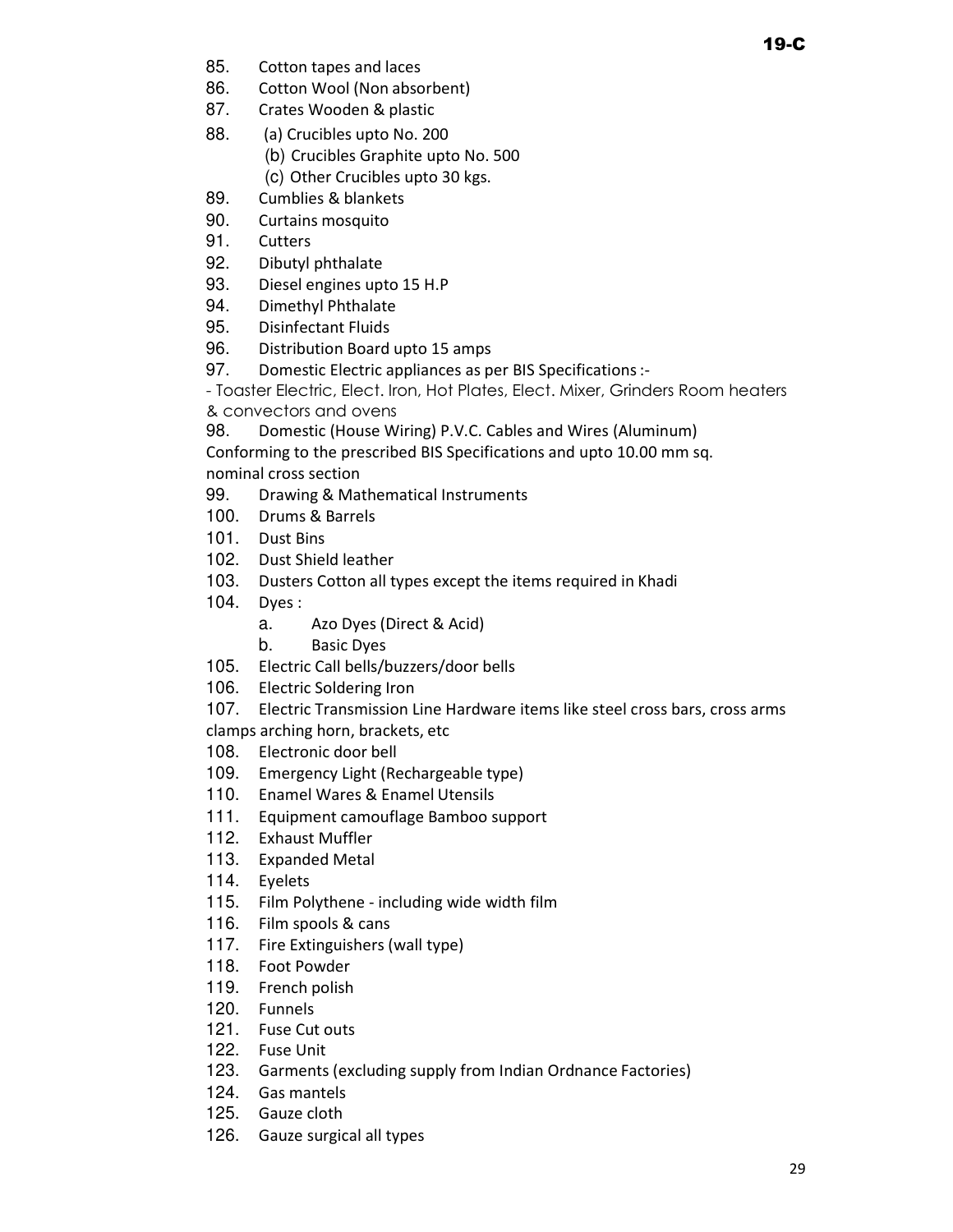- 127. Ghamellas (Tasllas)
- 128. Glass Ampules
- 129. Glass & Pressed Wares
- 130. Glue
- 131. Grease Nipples & Grease guns
- 132. Gun cases
- 133. Gun Metal Bushes
- 134. Gumtape
- 135. Hand drawn carts of all types
- 136. Hand gloves of all types
- 137. Hand Lamps Railways
- 138. Hand numbering machine
- 139. Hand pounded Rice (polished and unpolished)
- 140. Hand presses
- 141. Hand Pump
- 142. Hand Tools of all types
- 143. Handles wooden and bamboo (Procurement can also be made from
- State Forest Corpn. and State Handicrafts Corporation)
- 144. Harness Leather
- 145. Hasps & Staples
- 146. Haver Sacks
- 147. Helmet Non-Metallic
- 148. Hide and country leather of all types
- 149. Hinges
- 150. Hob nails
- 151. Holdall
- 152. Honey
- 153. Horse and Mule Shoes
- 154. Hydraulic Jacks below 30 ton capacity
- 155. Insecticides Dust and Sprayers (Manual only)
- 156. Invalid wheeled chairs.
- 157. Invertor domestic type upto 5 kvA
- 158. Iron (dhobi)
- 159. Key board wooden
- 160. Kit Boxes
- 161. Kodali
- 162. Lace leather
- 163. Lamp holders
- 164. Lamp signal
- 165. Lanterns Posts & bodies
- 166. Lanyard
- 167. Latex foam sponge
- 168. Lathies
- 169. Letter Boxes
- 170. Lighting Arresters upto 22 kv
- 171. Link Clip
- 172. Linseed Oil
- 173. Lint Plain
- 174. Lockers
- 175. Lubricators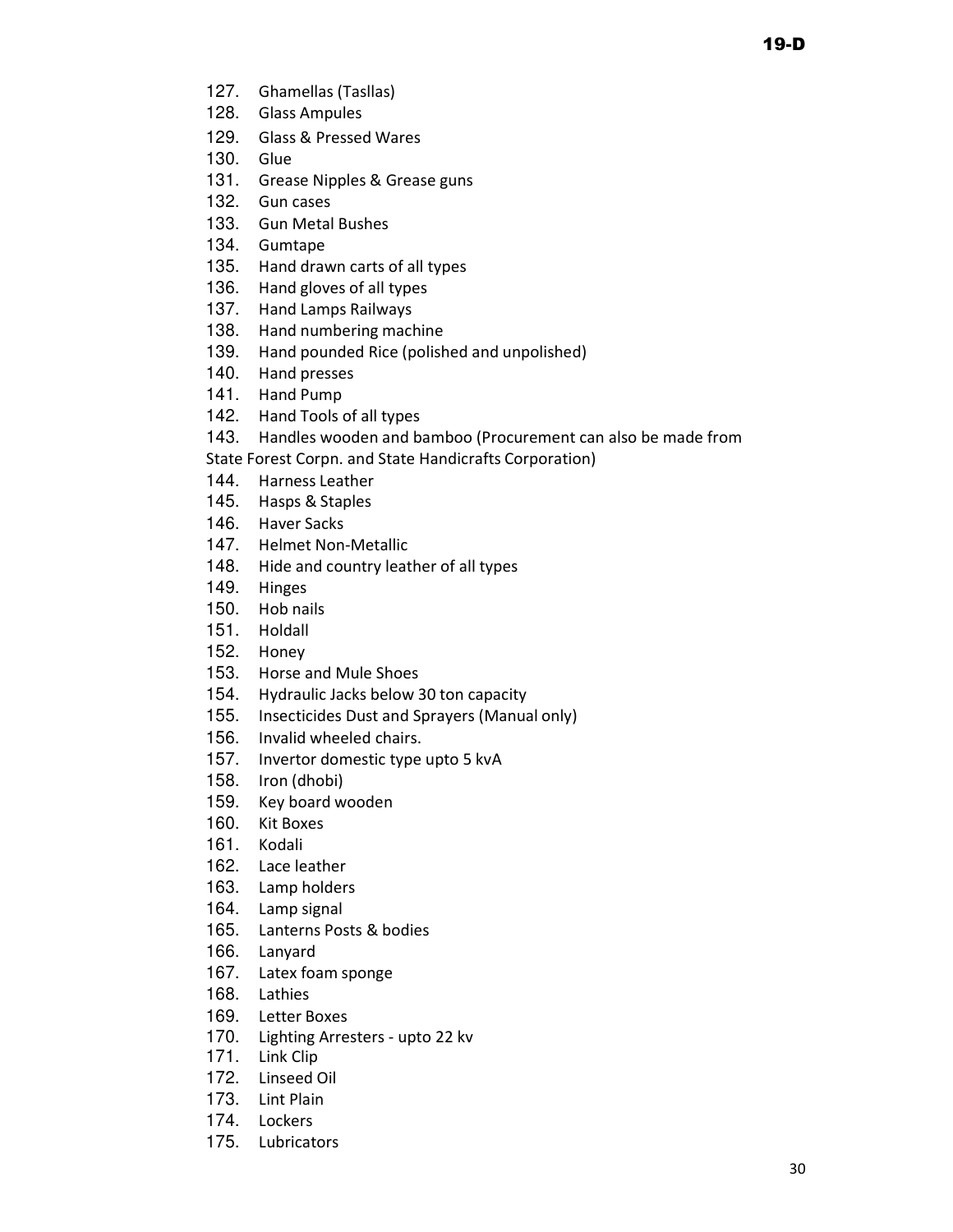- 176. L.T. Porcelain KITKAT & Fuse Grips
- 177. Machine Screws
- 178. Magnesium Sulphate
- 179. Mallet Wooden
- 180. Manhole covers
- 181. Measuring Tapes and Sticks
- 182. Metal clad switches (upto 30 Amps)
- 183. Metal Polish
- 184. Metallic containers and drums other than N.E.C. (Not elsewhere

classified)

- 185. Metric weights
- 186. Microscope for normal medical use
- 187. Miniature bulbs (for torches only)
- 188. M.S. Tie Bars
- 189. Nail Cutters
- 190. Naphthalene Balls
- 191. Newar
- 192. Nickel Sulphate
- 193. Nylon Stocking
- 194. Nylon Tapes and Laces
- 195. Oil Bound Distemper
- 196. Oil Stoves (Wick stoves only)
- 197. Pad locks of all types
- 198. Paint remover
- 199. Palma Rosa Oil
- 200. Palmgur
- 201. Pans Lavatory Flush
- 202. Paper conversion products, paper bags, envelops, Ice-cream cup,

paper cup and saucers & paper Plates

- 203. Paper Tapes (Gummed)
- 204. Pappads
- 205. Pickles & Chutney
- 206. Piles fabric
- 207. Pillows
- 208. Plaster of Paris
- 209. Plastic Blow Moulded Containers upto 20 litre excluding Poly Ethylene
- Terphthalate (PET) Containers
- 210. Plastic cane
- 211. Playing Cards
- 212. Plugs & Sockets electric upto 15 Amp
- 213. Polythene bags
- 214. Polythene Pipes
- 215. Post Picket (Wooden)
- 216. Postal Lead seals
- 217. Potassium Nitrate
- 218. Pouches
- 219. Pressure Die Casting upto 0.75 kg
- 220. Privy Pans
- 221. Pulley Wire
- 222. PVC footwears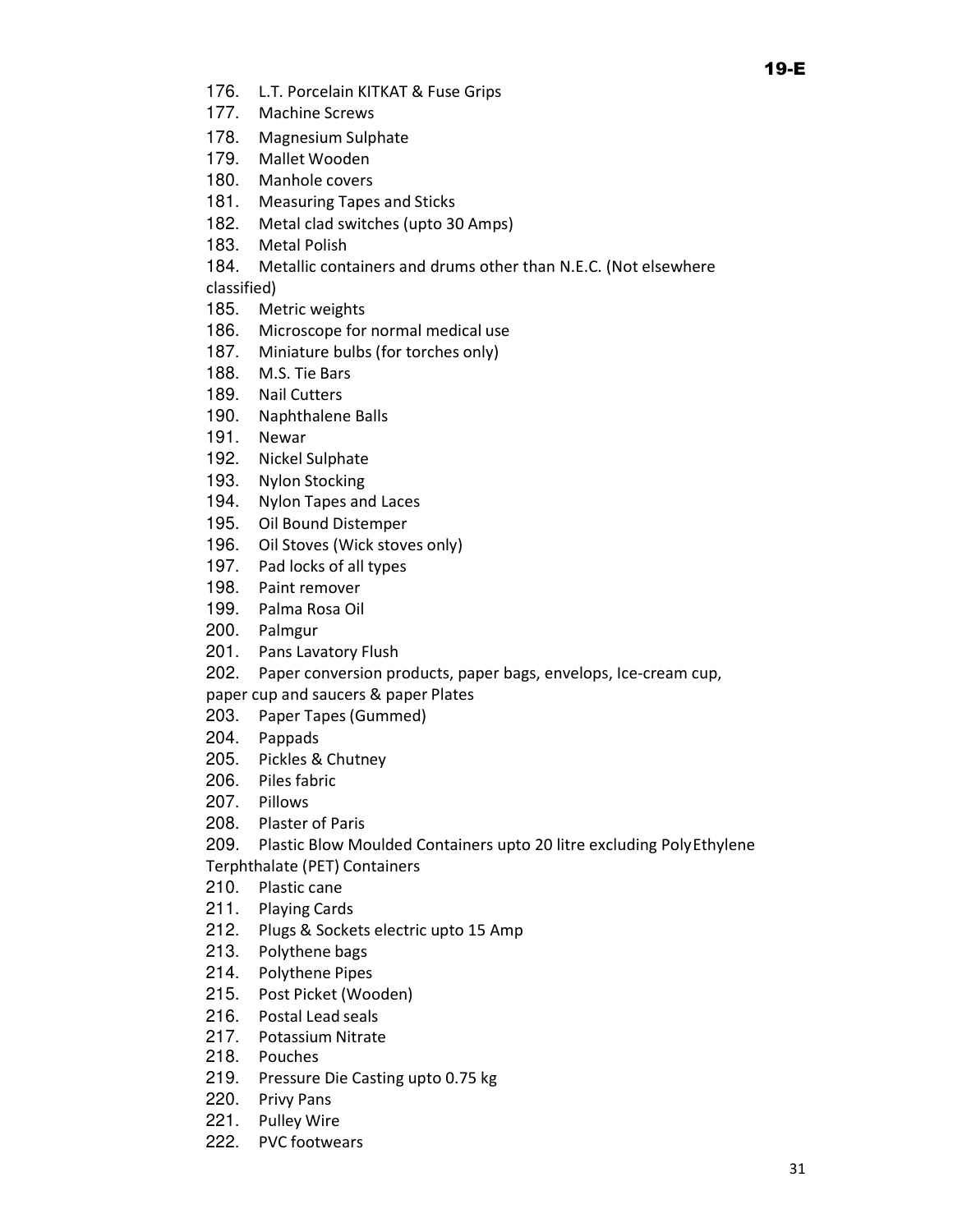- 223. PVC pipes upto 110 mm
- 224. PVC Insulated Aluminium Cables (upto 120 sq. mm) (ISS:694)
- 225. Quilts, Razais
- 226. Rags
- 227. Railway Carriage light fittings
- 228. Rakes Ballast
- 229. Razors
- 230. RCC Pipes upto 1200 mm. dia
- 231. RCC Poles Prestressed
- 232. Rivets of all types
- 233. Rolling Shutters
- 234. Roof light Fittings
- 235. Rubber Balloons
- 236. Rubber Cord
- 237. Rubber Hoses (Unbranded)
- 238. Rubber Tubing (Excluding braided tubing)
- 239. Rubberised Garments Cap and Caps etc
- 240. Rust/Scale Removing composition
- 241. Safe meat & milk
- 242. Safety matches
- 243. Safety Pins (and other similar products like paper pins, staples pins etc.)
- 244. Sanitary Plumbing fittings
- 245. Sanitary Towels
- 246. Scientific Laboratory glasswares (Barring sophisticated items)
- 247. Scissors cutting (ordinary)
- 248. Screws of all types including High Tensile
- 249. Sheep skin all types
- 250. Shellac
- 251. Shoe laces
- 252. Shovels
- 253. Sign Boards painted
- 254. Silk ribbon
- 255. Silk Webbing
- 256. Skiboots & shoes
- 257. Sluice Valves
- 258. Snapfastner (Excluding 4 pcs. ones)
- 259. Soap Carbolic
- 260. Soap Curd
- 261. Soap Liquid
- 262. Soap Soft
- 263. Soap washing or laundary soap
- 264. Soap Yellow
- 265. Socket/pipes
- 266. Sodium Nitrate
- 267. Sodium Silicate
- 268. Sole leather
- 269. Spectacle frames
- 270. Spiked boot
- 271. Sports shoes made out of leather (for all Sports games)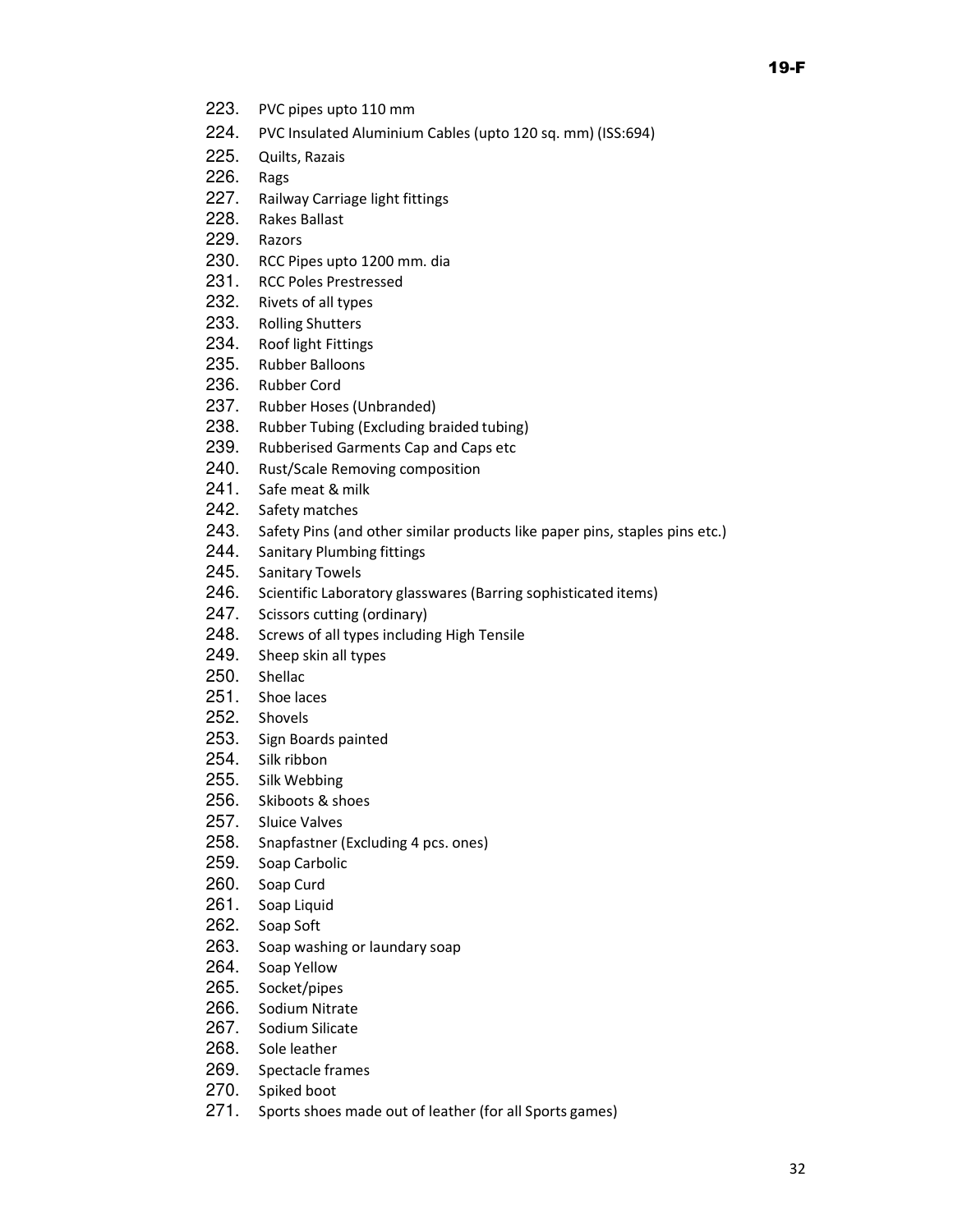- 272. Squirrel Cage Induction Motors upto and including 100 KW440 volts 3 phase
- 273. Stapling machine
- 274. Steel Almirah
- 275. Steel beds stead
- 276. Steel Chair
- 277. Steel desks
- 278. Steel racks/shelf
- 279. Steel stools
- 280. Steel trunks
- 281. Steel wool
- 282. Steel & aluminium windows and ventilators
- 283. Stockinet
- 284. Stone and stone quarry rollers
- 285. Stoneware jars
- 286. Stranded Wire
- 287. Street light fittings
- 288. Student Microscope
- 289. Studs (excluding high tensile)
- 290. Surgical Gloves (Except Plastic)
- 291. Table knives (Excluding Cutlery)
- 292. Tack Metallic
- 293. Taps
- 294. Tarpaulins
- 295. Teak fabricated round blocks
- 296. Tent Poles
- 297. Tentage Civil/Military & Salitah Jute for Tentage
- 298. Textiles manufacturers other than N.E.C. (not elsewhere classified)
- 299. Tiles
- 300. Tin Boxes for postage stamp
- 301. Tin can unprinted upto 4 gallons capacity (other than can O.T.S.)
- 302. Tin Mess
- 303. Tip Boots
- 304. Toggle Switches
- 305. Toilet Rolls
- 306. Transformer type welding sets conforming to IS:1291/75 (upto 600 amps)
- 307. Transistor Radio upto 3 band
- 308. Transistorised Insulation Testers
- 309. Trays
- 310. Trays for postal use
- 311. Trolley
- 312. Trollies drinking water
- 313. Tubular Poles
- 314. Tyres & Tubes (Cycles)
- 315. Umbrellas
- 316. Utensils all types
- 317. Valves Metallic
- 318. Varnish Black Japan